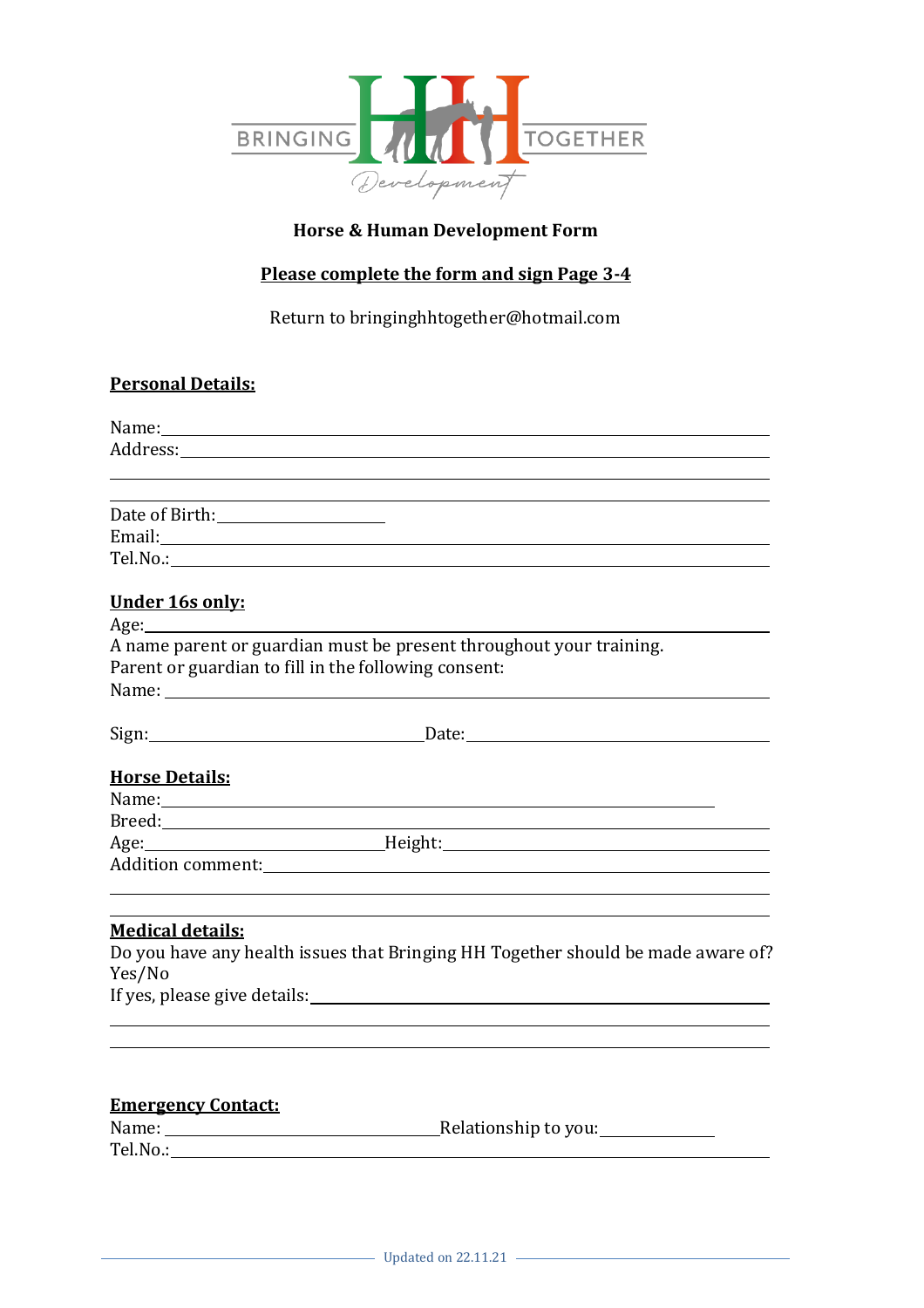Do you have any Natural Horsemanship experience? Yes/No If yes, please elaborate further:

| Please state what you would like to learn or have help with?        |                                                                                    |  |  |  |
|---------------------------------------------------------------------|------------------------------------------------------------------------------------|--|--|--|
|                                                                     |                                                                                    |  |  |  |
|                                                                     |                                                                                    |  |  |  |
|                                                                     |                                                                                    |  |  |  |
|                                                                     |                                                                                    |  |  |  |
|                                                                     |                                                                                    |  |  |  |
|                                                                     |                                                                                    |  |  |  |
|                                                                     |                                                                                    |  |  |  |
|                                                                     |                                                                                    |  |  |  |
|                                                                     |                                                                                    |  |  |  |
|                                                                     |                                                                                    |  |  |  |
|                                                                     |                                                                                    |  |  |  |
|                                                                     |                                                                                    |  |  |  |
|                                                                     |                                                                                    |  |  |  |
|                                                                     |                                                                                    |  |  |  |
| <b>Riding and Handling declaration</b>                              |                                                                                    |  |  |  |
|                                                                     | I consider myself (or the person who is having a lesson who I am signing on behalf |  |  |  |
| as a minor) to be a:                                                |                                                                                    |  |  |  |
| Complete Beginner                                                   | Intermediate                                                                       |  |  |  |
| Beginner                                                            | Advanced                                                                           |  |  |  |
| Novice                                                              |                                                                                    |  |  |  |
| How often do you spend handling and riding your horse per week:<br> |                                                                                    |  |  |  |
|                                                                     |                                                                                    |  |  |  |
|                                                                     |                                                                                    |  |  |  |
|                                                                     |                                                                                    |  |  |  |
|                                                                     |                                                                                    |  |  |  |
| What do you believe your or the rider's capability to be:           |                                                                                    |  |  |  |
| Groundwork:<br>Playing with a short rope                            |                                                                                    |  |  |  |
| Playing with a 22ft or longer rope                                  |                                                                                    |  |  |  |
| Liberty                                                             |                                                                                    |  |  |  |
|                                                                     |                                                                                    |  |  |  |
| Riding:                                                             |                                                                                    |  |  |  |
| Walk                                                                |                                                                                    |  |  |  |
| Trot                                                                |                                                                                    |  |  |  |
| Canter                                                              |                                                                                    |  |  |  |
| <b>Bridleless</b>                                                   |                                                                                    |  |  |  |
| Hacking                                                             |                                                                                    |  |  |  |
| Jumping up to 0.5m                                                  |                                                                                    |  |  |  |
| Jumping more than 0.5m                                              |                                                                                    |  |  |  |
| Riding in open space                                                |                                                                                    |  |  |  |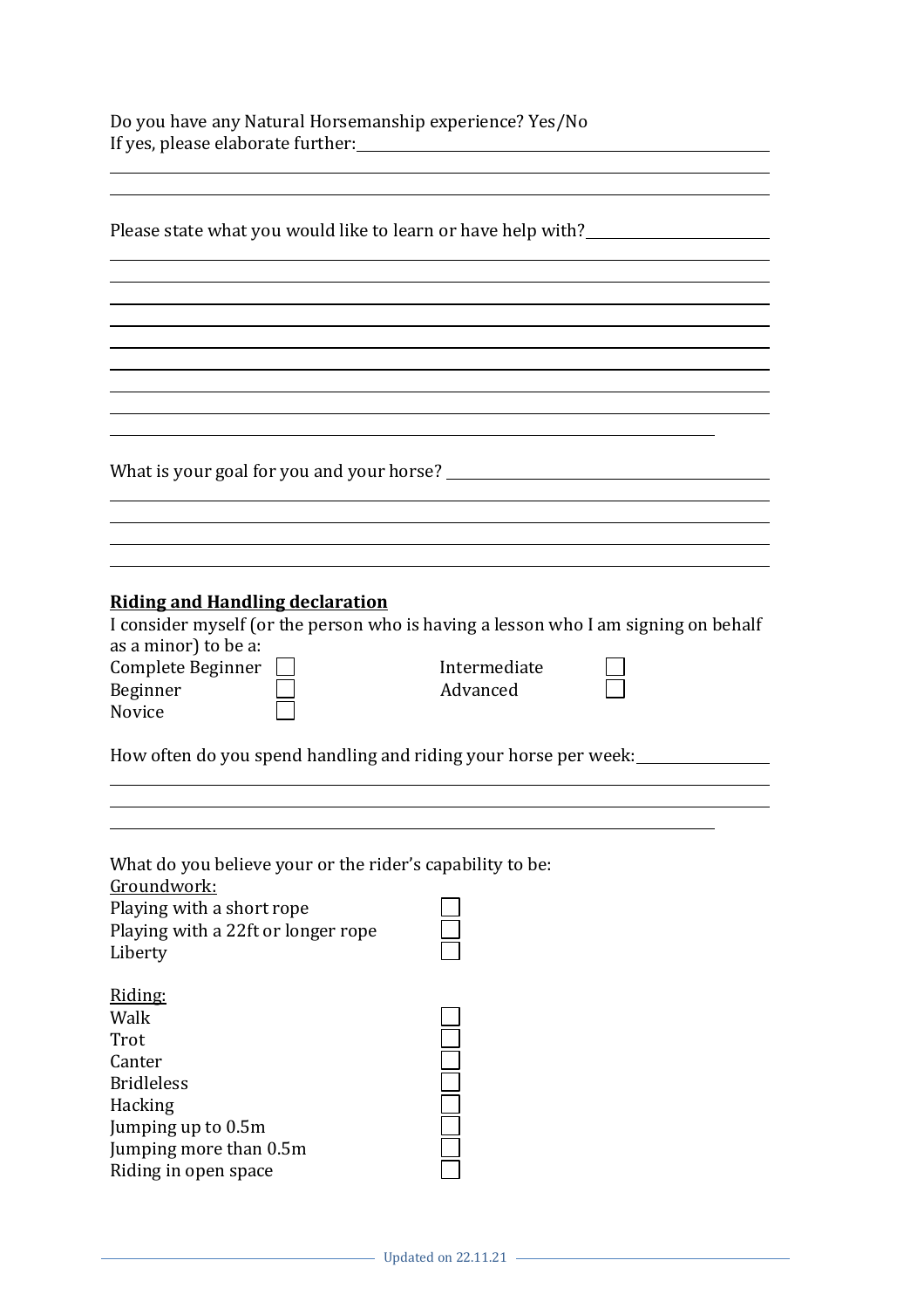# **Liability and Agreement**

- As a matter of safety Bringing HH Together reserves the right to recommend that you do not handle/ride your horse.
- Bringing HH Together recommends the use of a natural halter, stick and string and a 12ft rope. If this is not available please let Bringing HH Together know.
- BS standard approved helmet is to be worn at all times when mounted and recommended to be worn at anytime when handling a horse.
- Helmets must comply with British Dressage rules and must meet the following standard which should be no older than 5 years or damaged:
	- PAS 015, EN1384, BSEN1384 (BD strongly recommends that hats are BSI Kitemarked)
	- ASTM F1163 (2004) with SEI mark
	- SNELL E2001
	- Australian & New Zealand All AS/NZS 3838 1998 or any new standard that meets or exceeds those stated.
- Helmets should be properly fitted
- Correct and safe footwear must be worn during session.

#### **Terms and Conditions:**

(Subject to change)

- The APPLICANT agrees to release and discharge BRINGING HH TOGETHER in respect of all liability to the APPLICANT for loss or damage of any kind (personal injury, death or property damage) which the APPLICANT may suffer from attending lessons or training.
- The APPLICANT herby indemnifies the BRINGING HH TOGETHER from any loss, damage and cost and liability that may be incurred by BRINGING HH TOGETHER as a result of any act, caused by neglect of the APPLICANT or otherwise in respect of any injury, loss or damage of any person who may accompany the APPLICANT.
- The APPLICANT is responsible for the hiring of any other facility, other than the facility that belongs or is rented by the APPLICANT.
- The relationship is strictly with the APPLICANT and BRINGING HH TOGETHER and not with any other BUSINESS (facility hire). BRINGING HH TOGETHER is not responsible for any other relationship of the APPLICANT
- The session/service has to be paid in fully if cancelled within 24 hours of time and date of booked session, or when not attended without informing BRINGING HH TOGETHER.

| Applicant Name (Parent/Guardian if under 16): |  |
|-----------------------------------------------|--|
|                                               |  |

Signed: Date: